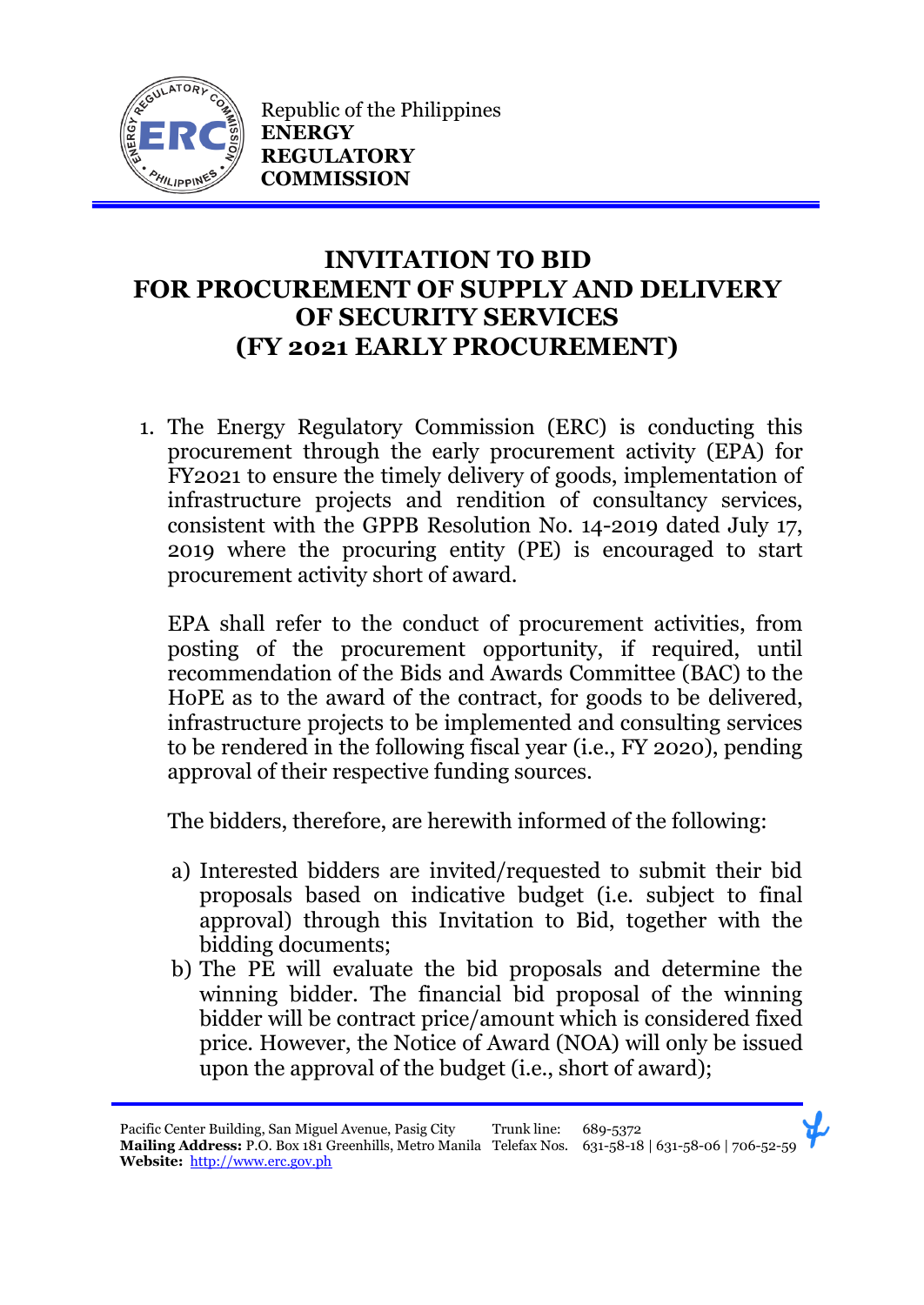- c) Should there be a delay in the award as affected by the possible delay in the budget approval, the bid validity as specified in the bidding documents (which is a maximum of 120 calendar days), the winning bidder may be requested to extend the bid validity accordingly (that is, changing the expiration of the original bid security). In case of the bidder's refusal to extend the bid validity, the bid submitted by said bidder will be rejected.
- 2. In this regard, the *ENERGY REGULATORY COMMISSION (ERC)*, through the *Government of the Philippines (GOP)* intends to apply the sum of *Thirteen Million One Hundred Forty-Five Thousand Pesos (PhP13,145,000.00), inclusive of all government taxes, and other fees and charges being the Approved Budget of Contract (ABC) to payments under the contract for Procurement of Supply and Delivery of Security Services (FY 2021 Early Procurement), Lot No. 2020-49.* Bids received in excess of the ABC shall be automatically rejected at bid opening.
- 3. The *ERC* now invites bids for the above Procurement Project under the early procurement activity.
- 4. Delivery of the Service is required to be completed from *January 01, 2021 to December 31, 2021.* Bidders should have completed, within the last *five (5) years* from the date of submission and receipt of bids, a contract similar to the Project. The description of an eligible bidder is contained in the Bidding Documents, particularly, in Section II (Instructions to Bidders).
- 5. Bidding will be conducted through open competitive bidding procedures using a non- discretionary "*pass/fail*" criterion as specified in the 2016 revised Implementing Rules and Regulations (IRR) of Republic Act (RA) No. 9184.

Bidding is restricted to Filipino citizens/sole proprietorships, partnerships, or organizations with at least sixty percent (60%) interest or outstanding capital stock belonging to citizens of the Philippines, and to citizens or organizations of a country the laws or regulations of which grant similar rights or privileges to Filipino citizens, pursuant to RA No. 5183.

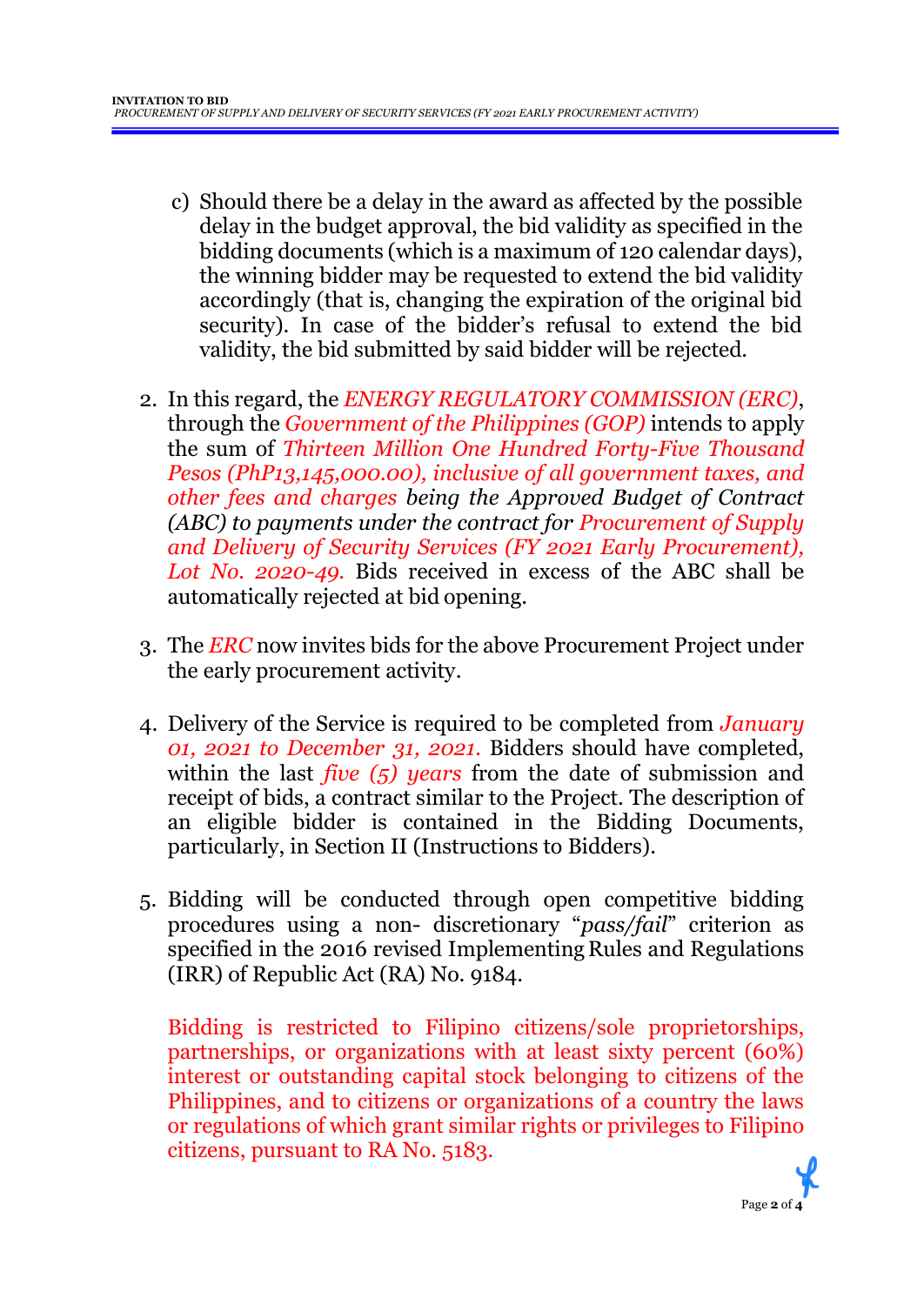- 6. Prospective Bidders may obtain further information from *ERC BAC Secretariat* and inspect the Bidding Documents at the address given below during *Monday to Friday, 9:00 A.M. to 4:00 P.M*.
- 7. A complete set of Bidding Documents may be acquired by interested Bidders on *29 November 2020* from the given address and website(s) below *and upon payment of the applicable fee for the Bidding Documents, pursuant to the latest Guidelines issued by the GPPB, in the amount of Twenty-Five Thousand Pesos (PhP25,000.00)*. The Procuring Entity shall allow the bidder to present its proof of payment for the fees *in person.*
- 8. The *ERC BAC* will hold a Pre-Bid Conference<sup>1</sup> , which shall be open to prospective bidders, on *07 December 2020, 3:00 P.M. through videoconferencing via MS Teams, which can be accessed through:*

https://teams.microsoft.com/l/meetupjoin/19%3ameeting\_N2VkNjk4NmMtZTZkYS00ZDQyLTgzNDgtMTM0NDk zYmRjYjgw%40thread.v2/0?context=%7b%22Tid%22%3a%220f0dac9f-433c-41ba-9f57-42be6fe671a9%22%2c%22Oid%22%3a%22638c224b-aae0- 4a1f-95d8-6b417df5646d%22%7d

- 9. Bids must be duly received by the BAC Secretariat through manual submission at the office address indicated below on or before *22* **December 2020, 12:00 P.M.** Late bids shall not be accepted. Bidders are requested to submit one (1) original and one (1) copy of their bids. Bidders are likewise requested to bring the originals of the documents submitted and present the same for comparison during the bid opening.
- 10. All Bids must be accompanied by a bid security in any of the acceptable forms and in the amount stated in **ITB** Clause 14.
- 11.Bid opening shall be on *22 December 2020, 3:00 P.M.* at the given address below. Bids will be opened in the presence of the bidders' representatives who choose to attend the activity.

12. The **ERC** reserves the right to reject any and all bids, declare a